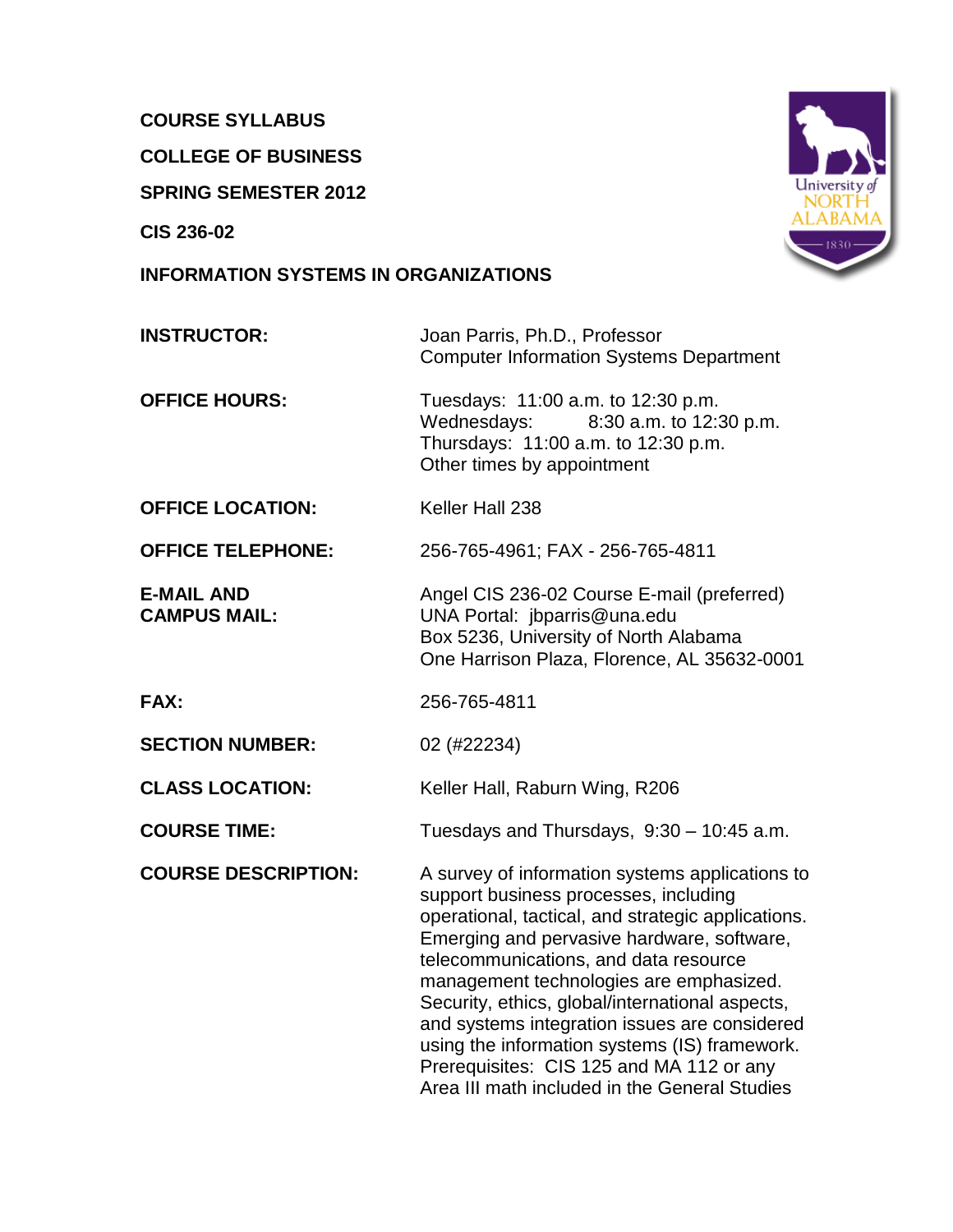Component listed under Academic Procedures and Requirements.

**CREDIT HOURS:** 3

**PREREQUISITES:** CIS 125 and MA 112 (or one of the following: MA 110, MA 113, MA 115, MA 125)

#### **COURSE DELIVERY METHOD:** Traditional Classroom

#### . **COURSE OBJECTIVES:**

The student will:

- 1. understand the introductory concepts of the following areas of information systems:
	- Computer Hardware
	- Computer Software
	- Databases
	- Telecommunications and Networks
	- E-Business/E-Commerce
	- Decision Support
	- Security
	- Programming [CIS Outcomes a, i, j] [COB Goals 5, 6]  $\bullet$
- 2. understand the importance of developing systems design and implementation skills [CIS Outcomes b, c, j] [COB Goals 5, 6]
- 3. understand the importance of using systems analysis and design methods to solve problems faced by organizations [CIS Outcomes b. c, j] [COB Goals 5, 6]
- 4. recognize ethical conflicts and responsibilities in the field of information systems [CIS Outcomes e, g, j] [COB Goals 3, 4, 5]
- 5. understand the importance of effective IT management skills at both enterprise and global levels [CIS Outcomes g, j] [COB Goals 4, 5]
- 6. understand the importance of remaining current in the field of information systems through periodical readings, IT certifications, and work experience [CIS Outcomes h, j] [COB Goals 5, 6]
- 7. apply and improve written and oral communication skills [CIS Outcomes f, j] [COB Goals 1, 5]
- 8. apply and improve group collaborative skills [CIS Outcomes d, j] [COB Goals 2, 5]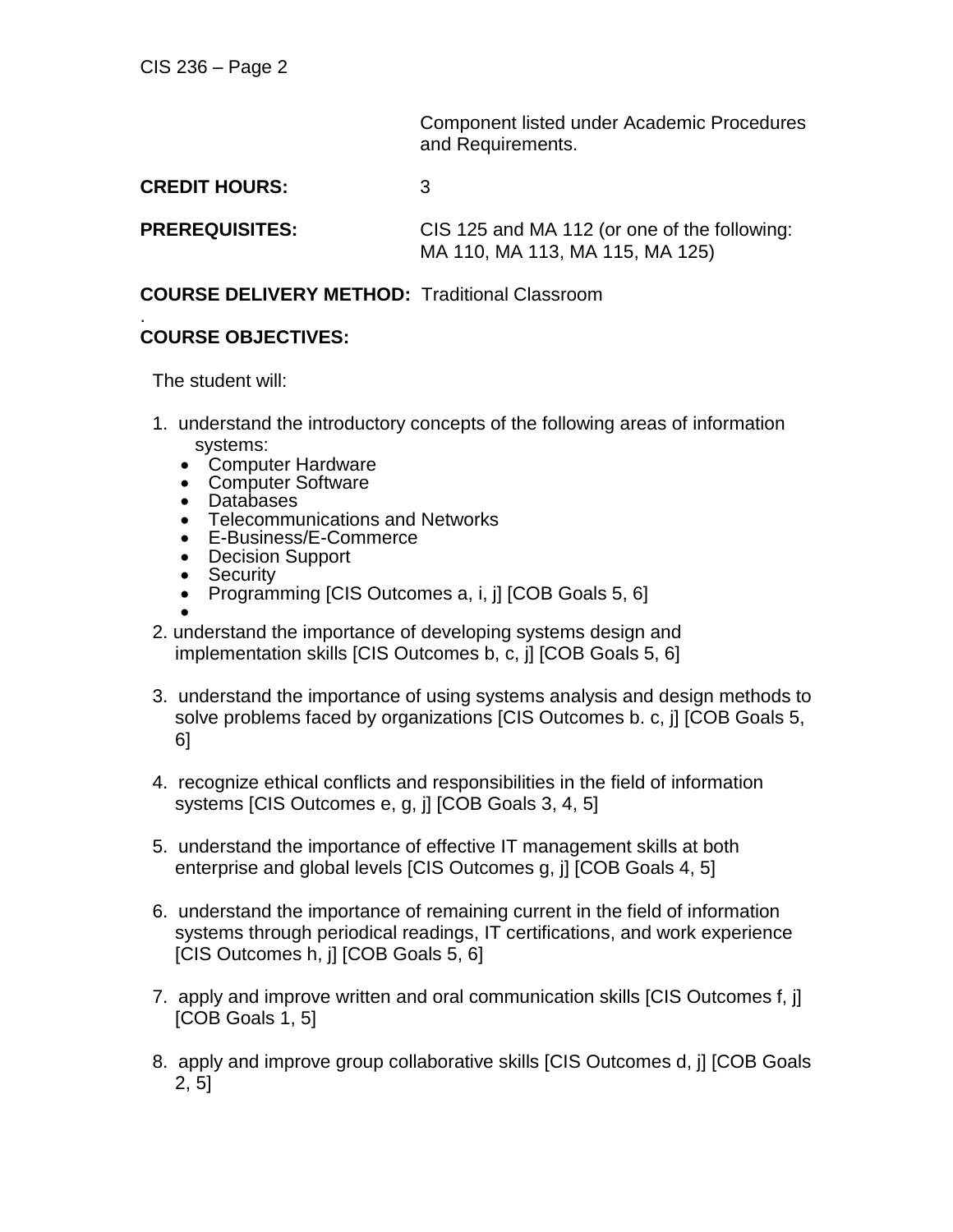# **TOPICS COVERED:**

### **Part 1: Information Systems in Perspective**

Chapter 1: Introduction to Information Systems in Organizations **Part 2: Technology**

Chapter 2: Hardware and Software

Chapter 3: Database Systems, Data Centers, and Business Intelligence **Hands-on database practice**:

*Individual* software tutorials and problem-solving project utilizing Access database software

Chapter 4: Telecommunications, the Internet, Intranets, and Extranets **Part 3: Business Information Systems**

Chapter 5: Electronic and Mobile Commerce and Enterprise Systems

Chapter 6: Information and Decision Support Systems

### **Hands-on spreadsheet practice**:

*Individual* software tutorials and problem-solving project utilizing Excel spreadsheet software

Chapter 7: Knowledge Management & Specialized Information Systems **Hands-on practice in integration of Access and Excel**:

*Individual* software tutorials and *team* **problem-solving Project** integrating Access database and Excel spreadsheet software

**Part 4: Systems Development and Social Issues**

Chapter 8: Systems Development

**Part 5: Information Systems in Business and Society**

Chapter 9: The Personal and Social Impact of Computers

# **COURSE EVALUATION PROCESS:**

*.*

| Tests (Three tests—Test 1 over ch. 1-3;<br>Test 2 over ch. 4-6; Test 3 on final exam day over ch. 7-9)                                                              | 35% |
|---------------------------------------------------------------------------------------------------------------------------------------------------------------------|-----|
| Global case analysis research paper (one individual<br>case analysis research paper on a global topic assigned<br>by instructor; this is a UNA SACS QEP assignment) | 15% |
| Individual Projects (two individual projects utilizing business<br>Software withOUT presentations from the CASES textbook)                                          | 20% |
| Team Project (one team project utilizing business software<br>WITH presentation from the CASES textbook)                                                            | 15% |
| Assignments (Chapters Journal, software tutorials, ethics assignment,<br>Other individual assignments, and attendance)                                              | 15% |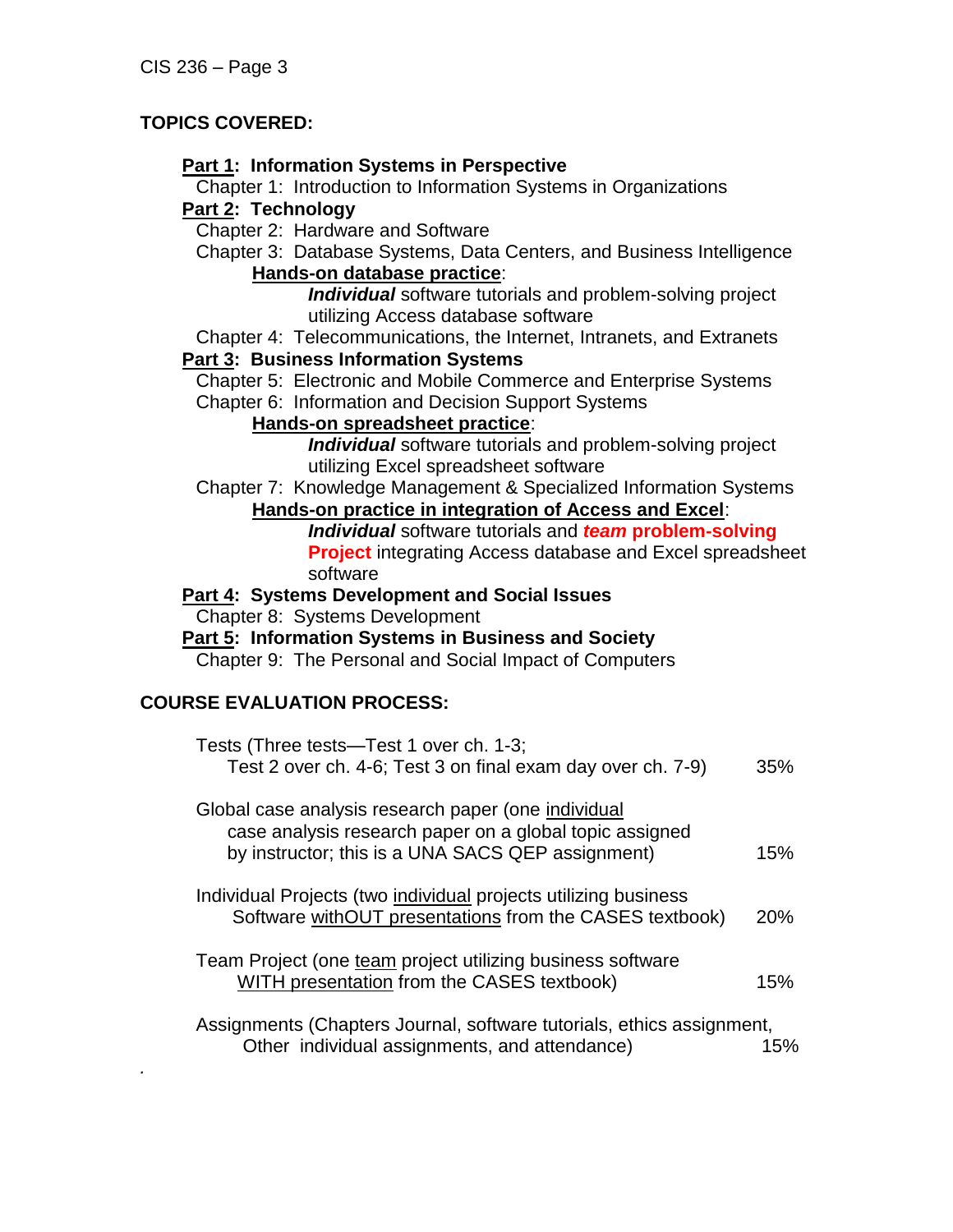# **REQUIRED TEXTBOOK, SOFTWARE, AND SUPPLIES:**

- Primary Textbook (Required): Stair, Ralph M., Reynolds, George. *Fundamentals of*  **Information Systems**, 6<sup>th</sup> Edition. Cengage Learning, 2012. ISBN-13: 978-0-840-06218-5. [http://www.cengage.com/ \(Fundamentals of Information](http://www.cengage.com/%20%20(Fundamentals%20of%20Information%20Systems))  [Systems\)](http://www.cengage.com/%20%20(Fundamentals%20of%20Information%20Systems))
- Cases Textbook (Required): Monk, Ellen F., Brady, Joseph A., Cook, Gerald S. *Problem-Solving Cases in Microsoft Access and*  Excel, 9<sup>th</sup> Annual Edition. Cengage Learning, 2012. ISBN-13: 978-1-111-82051-0. [http://www.cengage.com/ \(Problem-solving Cases\)](http://www.cengage.com/cgi-wadsworth/course_products_wp.pl?fid=M20bI&product_isbn_issn=9781111820510)
- Software Used: Microsoft Office 2010 – Word, Excel, Access, and **PowerPoint**
- Student Storage Materials: A USB flash drive (64 MB size or larger).

# **Extra Information for Students on Other Book Purchase Options**:

The following information is included here for your information. Your professor for the course is not recommending one format of textbook over any other format. The primary textbook, *Fundamentals of Information Systems,* is also available in E-book format, and the cost is usually less expensive than the softbound book cost. The primary textbook is available in another format where you can purchase individual chapters or cases at [www.ichapters.com.](http://www.ichapters.com/) These chapters are usually less expensive than the softbound book cost. The cases textbook, *Problem-Solving Cases in Microsoft Access and Excel, Annual 9e*, is NOT available in E-book format. The cases textbook is available in another format where you can purchase individual chapters or cases at [www.ichapters.com.](http://www.ichapters.com/) These chapters are usually less expensive than the softbound book cost. The UNA bookstore also has a rental program available for some textbooks.

# **IMPORTANT TECHNICAL SUPPORT CONTACT INFORMATION:**

- UNA Angel Learning Management System Support: [angelsupport@una.edu](mailto:angelsupport@una.edu) (from your UNA portal e-mail if possible)
- UNA Portal FAQs: <http://unaportal.una.edu/site/faqlogin.html>
- UNA Computer Services Support: [cpsupport@una.edu](mailto:cpsupport@una.edu) (from your UNA portal e-mail if possible)



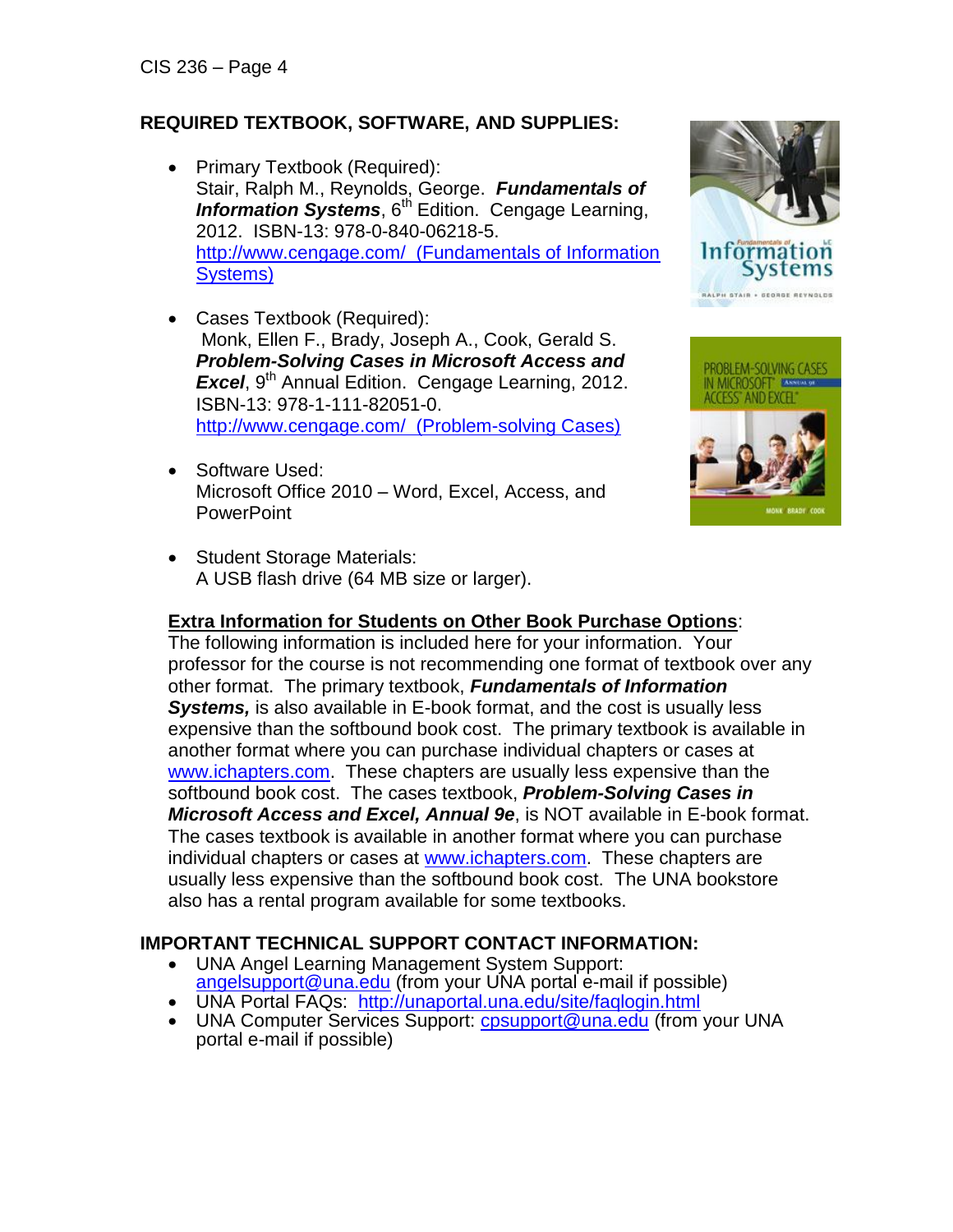# **ACADEMIC HONESTY – UNIVERSITY POLICY:**

Plagiarism and cheating are serious offenses and may be punished by failure on exam, paper or project, failure in course, and/or expulsion from the University. For more information, refer to the "Academic Dishonesty" policy in the University undergraduate catalog.

"*All members of the university community are expected to be honorable and observe standards of conduct appropriate to a community of scholars. Students are expected to behave in an ethical manner. Individuals who disregard the core values of truth and honesty bring disrespect to themselves and the University. A university community that allows academic dishonesty will suffer harm to the reputation of students, faculty, and graduates.* 

*It is in the best interest of the entire university community to sanction any individual who chooses not to accept the principles of academic honesty by committing acts such as cheating, plagiarism, or misrepresentation. Offenses are reported to the Vice President for Academic Affairs and Provost for referral to the University Student Discipline System for disposition.*" (source: UNA 2011-12 Undergraduate Catalog page 50).

In addition to the University Policy, the following policy will be applied in this course:

- Any act of academic dishonesty will cause the student to fail the course. Academic dishonesty is defined as plagiarism (stealing or "using" another's work without giving proper credit to the source) or cheating on an exam. Either will result in an automatic "F" for the course. Ignorance of what constitutes plagiarism is not an excuse. Contact your professor if you have any doubts.
- All work is expected to be your own work. An honor system will be employed, whereby you might be asked to sign a statement attesting to the source of the work.

# **ADA ACCOMODATION STATEMENT—UNIVERSITY POLICY:**

In accordance with the Americans with Disabilities Act (ADA) and Section 504 of the Rehabilitation Act of 1973, the University offers reasonable accommodations to students with eligible documented learning, physical and/or psychological disabilities. Under Title II of the Americans with Disabilities Act (ADA) of 1990, Section 504 of the Rehabilitation Act of 1973, and the Americans with Disabilities Amendment Act of 2008, a disability is defined as a physical or mental impairment that substantially limits one or more major life activities as compared to an average person in the population. It is the responsibility of the student to contact Disability Support Services to initiate the process to develop an accommodation plan. This accommodation plan will not be applied retroactively. Appropriate, reasonable accommodations will be made to allow each student to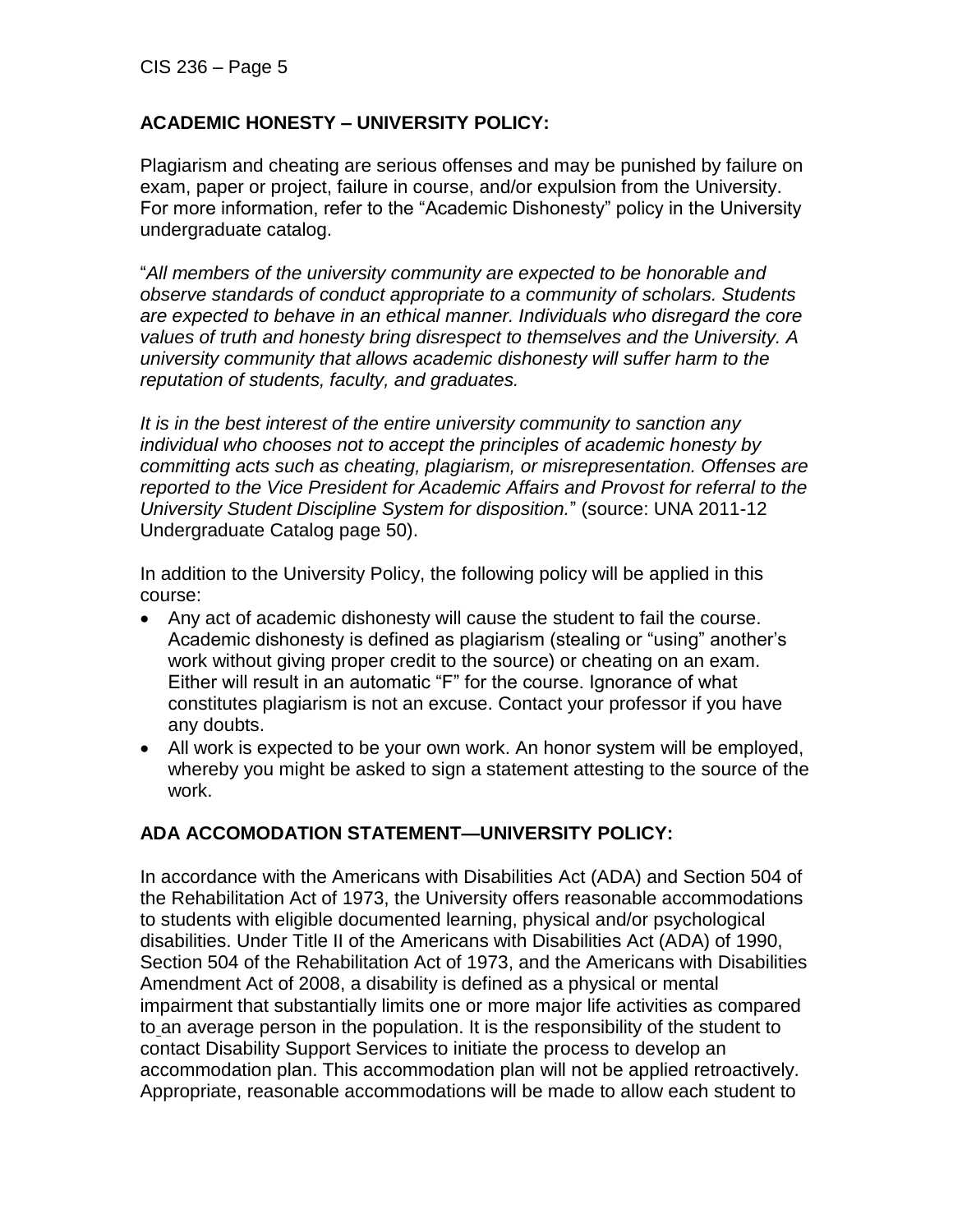meet course requirements, but no fundamental or substantial alteration of academic standards will be made. Students needing assistance should contact Disability Support Services (256-765-4214).

# **EMAIL DROP PROCEDURE—UNIVERSITY POLICY:**

Any student wishing to drop a class may logon to their secure UNA email account and send an email to their instructor of record and a copy of the email to the Registrar's Office at registrar@una.edu. This will be valid for online courses as well as regular courses. The email MUST come from the student's UNA portal account. The Registrar's Office will officially drop a student from the course after receiving a response from the instructor which includes permission to drop and their grade of W, WP, or WF. In the email, be sure that you include your full name, UNA ID number, course section and 5 digit course registration code.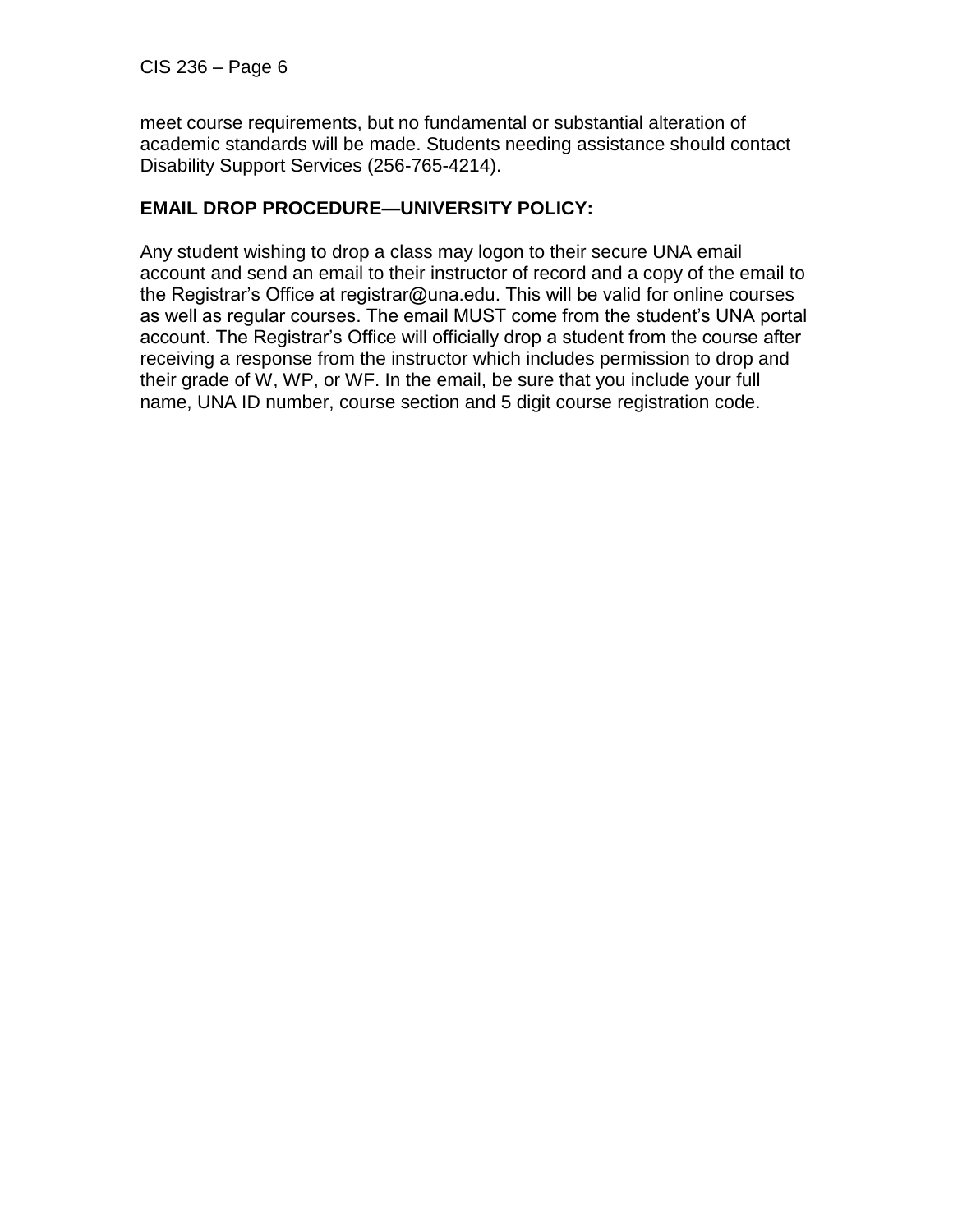#### **CIS 236-02 SPRING 2012 SYLLABUS ADDENDUM**

**HOME PAGE:** Login to unaportal.una.edu, click the "My Courses and Academic Services" tab, click the "Click here" under My Courses, click the "Information Systems in Organizations" link. You will want to use the "Check Browser" option to determine if your browser is configured to use the Angel Course Management Sites.

#### *GRADE COMPONENT DESCRIPTIONS:*

*Tests*: each test will have objective (multiple choice and/or true-false) and subjective (short answer, acronym expansion, draw and label, discussion) sections. The  $3<sup>rd</sup>$  test is not comprehensive but will be given on the final exam day and will cover only the last three chapters in our main textbook.

*Global Case Analysis Research Paper:* the global case analysis is to be completed individually and requires web-based research and an analysis narrative in support of the case analysis. The instructor will assign the topic. A grading rubric will be provided for the case. Writing effectiveness (grammar, structure, and content) is an important grade component. APA format is the approved format for courses within the College of Business and the UNA Center for Writing Excellence (located in the basement of Collier Library on campus) can provide assistance with this APA format, research, and with your grammar issues.

*Individual Projects*: these two individual projects are to be completed individually and NOT in a team environment. A grading rubric will be provided for the project. The results from the project are to be submitted as if the project were ready for a formal presentation although the project will NOT be presented to the class. [http://www.cengage.com/ \(Problem](http://www.cengage.com/cgi-wadsworth/course_products_wp.pl?fid=M20bI&product_isbn_issn=9781111820510)[solving Cases\)](http://www.cengage.com/cgi-wadsworth/course_products_wp.pl?fid=M20bI&product_isbn_issn=9781111820510)

*Team Project aand Presentations*: this project is to be completed in a team environment, with team assignments made by the professor. A grading rubric will be provided for the project. Peer evaluations will be required and may negatively impact a student's individual grade. Teams will be required to record their communications with other team members within the Team Discussion Board within the course Angel Learning homepage. The results from the project are to be presented in a formal business presentation format in class. Each team member must have a substantial role in the presentation. [http://www.cengage.com/ \(Problem](http://www.cengage.com/cgi-wadsworth/course_products_wp.pl?fid=M20bI&product_isbn_issn=9781111820510)[solving Cases\)](http://www.cengage.com/cgi-wadsworth/course_products_wp.pl?fid=M20bI&product_isbn_issn=9781111820510)

*Chapter Journal*: each student is to construct a cumulative chapter journal that contains entries listing and describing the major course topics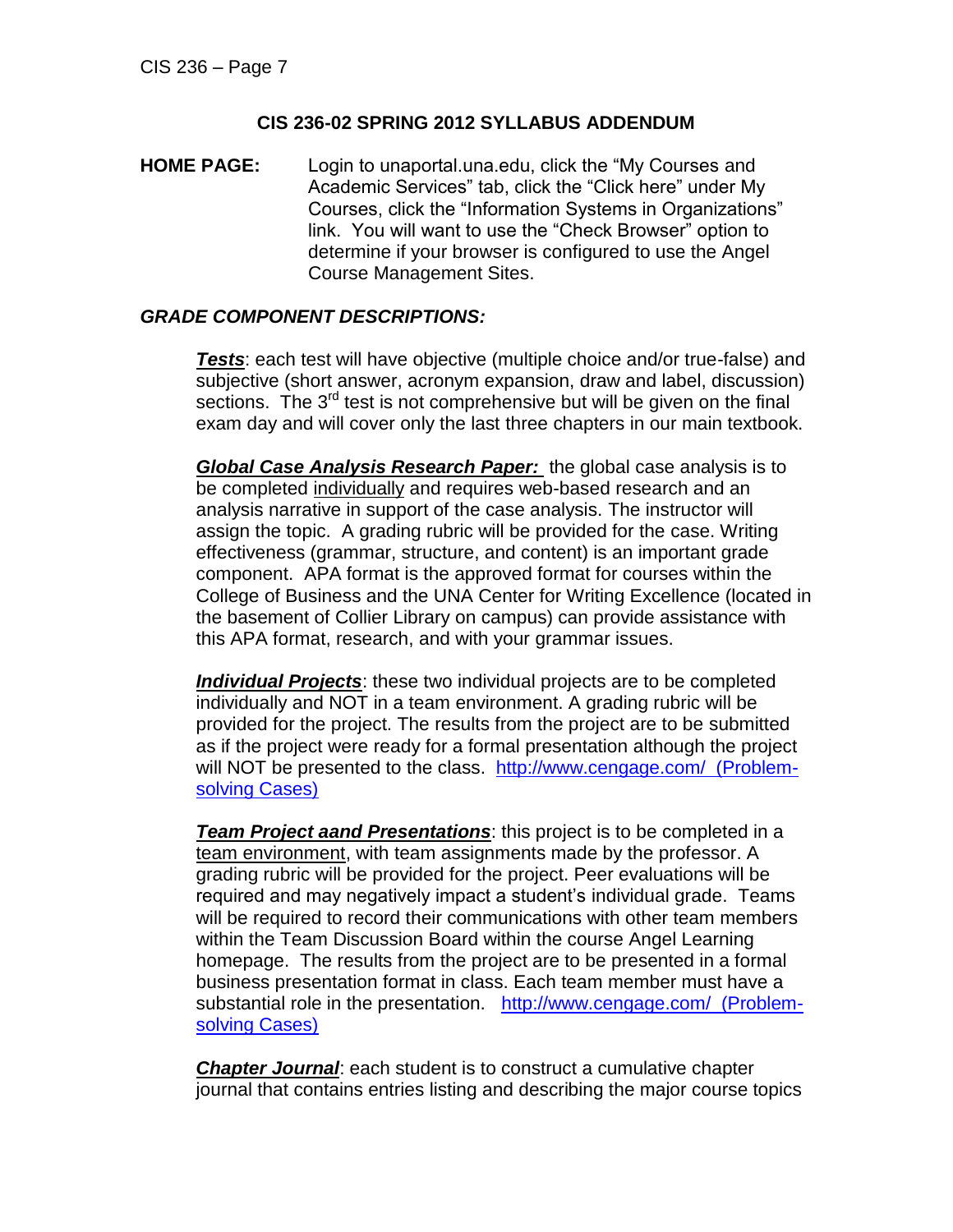assigned and discussed in class. In addition, the chapter journal is to contain an appendix with acronym expansions as encountered in class sessions. The chapter journal should serve as good notes for test reviews. [http://www.cengage.com/ \(Fundamentals of Information Systems\)](http://www.cengage.com/search/productOverview.do?Ntt=9780840062185||9780840062185&Ntk=all||P_Isbn13&N=+16)

### **GRADING SCALE:**

|             |   | Final grades will be assigned on the basis of the following grading scale: |  |
|-------------|---|----------------------------------------------------------------------------|--|
| 90% to 100% |   | 60% to 69%                                                                 |  |
| 80% to 89%  | в | Below 60%                                                                  |  |
| 70% to 79%  |   |                                                                            |  |

*\* Final course average may be negatively impacted by excessive absences from class meetings: see the Class Attendance Policy described below*

# **CLASS ATTENDANCE AND PARTICIPATION:**

Page 61 of the UNA 2011-12 Catalog covers the attendance policy: "Class Attendance. Regular and Punctual attendance at all scheduled classes and activities is expected of all students and is regarded as integral to course credit. Each student is directly responsible to the individual professor for absences and for making up work missed. Particular policies and procedures on absences and makeup work are established in writing for each class, are announced by the professor at the beginning of the term, and for excessive absences, may provide for appropriate penalties including reduction in grades or professor-initiated withdrawal…"

**CIS Departmental Attendance Policy**: "Whenever a student's cumulative absences for any reason--excused or unexcused--exceed the equivalent of three weeks of scheduled classes and activities (one week in each four-week session or two weeks in the eight week summer term), no credit may be earned for the course at the discretion of the professor."

Roll will be taken at the beginning of class. Students are expected to arrive on time and to remain in class for the entire duration of each class meeting. For students who come to class late, **it is their responsibility at the end of class** to see that they are counted present (but tardy).

#### **CLASS OPERATIONS:**

**Course Expectations**: Students in this course are expected to consistently perform at a high level in oral and written communications, to participate effectively in team activities, to consider the ethical implications of individual performance in all class activities, and to demonstrate awareness of current course-related issues in information technology use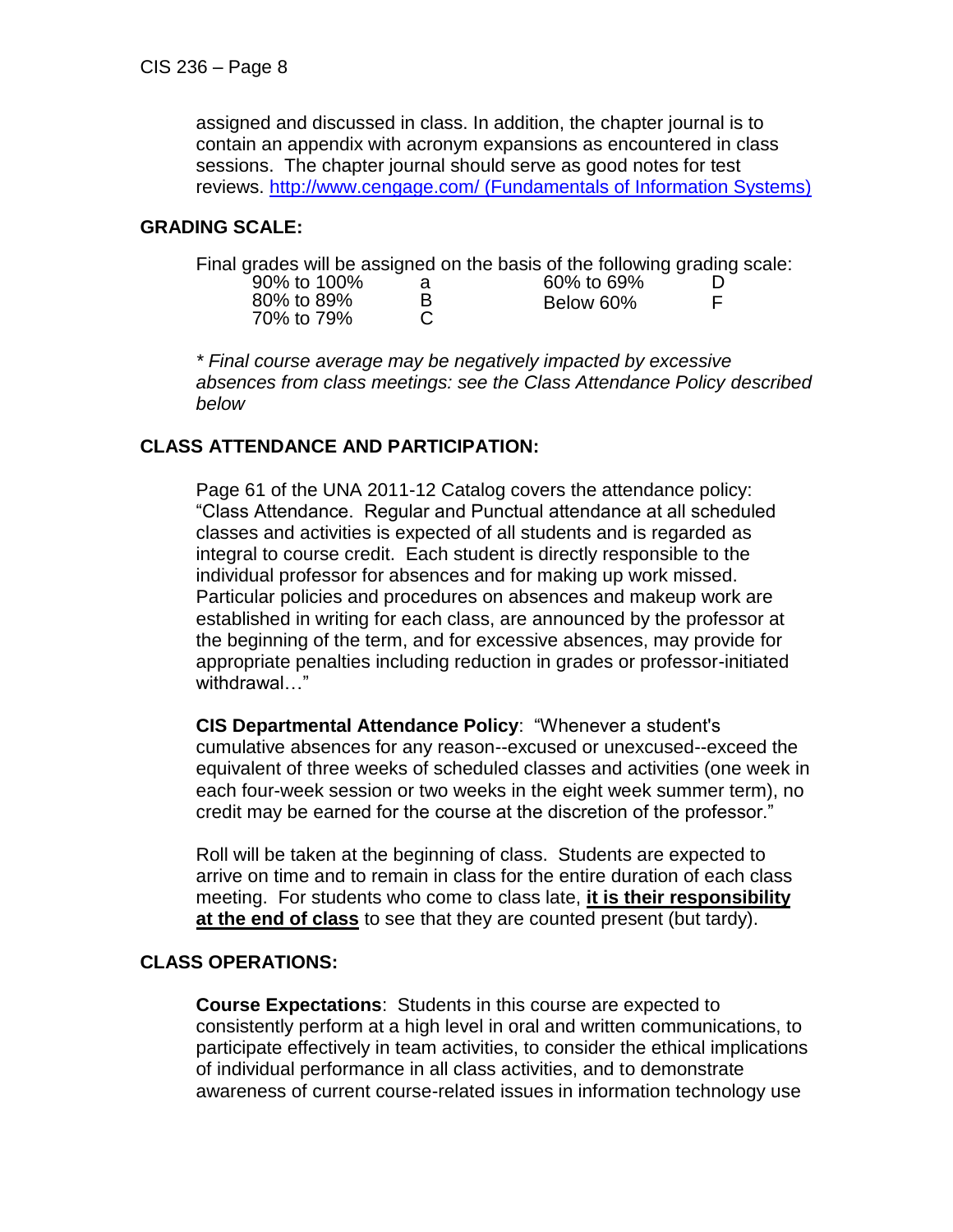and management in business. Each student should be prepared to participate in class discussion and should **bring the appropriate textbook and materials to every class**. *Playing games and surfing the Internet during class are not acceptable behaviors and will result in grade and attendance penalties*. If you need additional computer time outside of our class period, computer labs are available in Keller Hall, in Collier Library, and other areas around campus. Many of these labs have evening and weekend hours available.

**Electronic Devices in Class Policy**: Cellular phones, pagers, CD players, radios, and similar devices are prohibited from being operated in the classroom and laboratory facilities. Reasonable laptop-size computers may be used during lecture for the purpose of taking notes.

**Food in the Classroom**: NO FOOD OR DRINKS ARE ALLOWED IN THE CIS DEPARTMENT COMPUTER LAB CLASSROOMS.

### **UNA MANE CARD:**

The labs are equipped with printers that students may use to print assignments. The printings of daily assignments are considered to be the students' responsibility. Most assignments will be submitted online through the Assignments Box on the Angel Homepage for the course, but each student will be required to have a Mane Card to print some assignments in the lab.

#### **STUDENT RESPONSIBILITIES:**

Your instructor is not responsible for your personal obligations, your maintaining a certain grade point average, or, for international students, ensuring that immigration requirements related to your continued enrollment at the university are met. It is important for students to communicate the need for support with course-related activities throughout the semester rather than only at the end of the semester when final course grades have been determined. The course evaluation guidelines will be uniformly applied, with no exceptions, to all students.

### **The instructor has the discretion to make changes to this syllabus as circumstances require.**

**The course calendar for the semester is on the following pages.**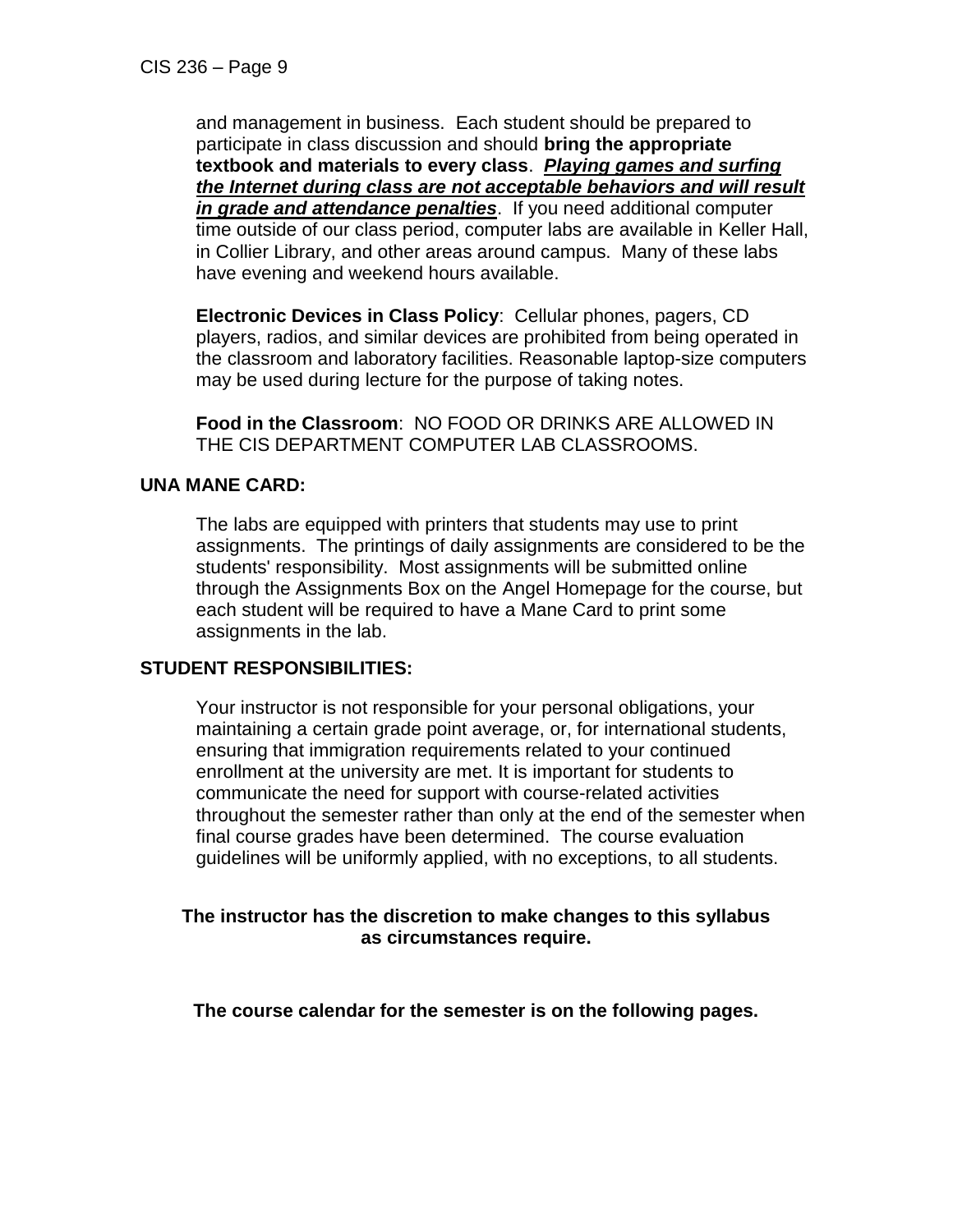| UNA College of Education: Alignment of Alabama State Department of |  |
|--------------------------------------------------------------------|--|
| <b>Education Standards for Business and Marketing Education</b>    |  |

| <b>Standard</b>                                       | Assessment                                |
|-------------------------------------------------------|-------------------------------------------|
| 290-3-3-.23(1)(b)3.(iv) Ability to teach creative and | Global case analysis research paper -     |
| critical thinking skills.                             | <b>Passing score</b>                      |
| $290-3-3-.23(1)(b)3.(v)$ Ability to teach problem-    | Team Project - Hands-on problem-          |
| solving skills.                                       | solving project in integration of Access  |
|                                                       | and Excel - Passing score                 |
| 290-3-3-.23(1)(b)3.(vi) Ability to teach decision-    | Team Project - Hands-on problem-          |
| making skills.                                        | solving project in integration of Access  |
|                                                       | and Excel - Passing score                 |
| 290-3-3-.25(1)(b)9. Ability to analyze computer       | Selected questions from Test #2           |
| network management and support.                       | covering these topics from Chapter 4 of   |
|                                                       | the textbook - "Telecommunications,       |
|                                                       | the Internet, Intranets, and Extranets" - |
|                                                       | <b>Passing score</b>                      |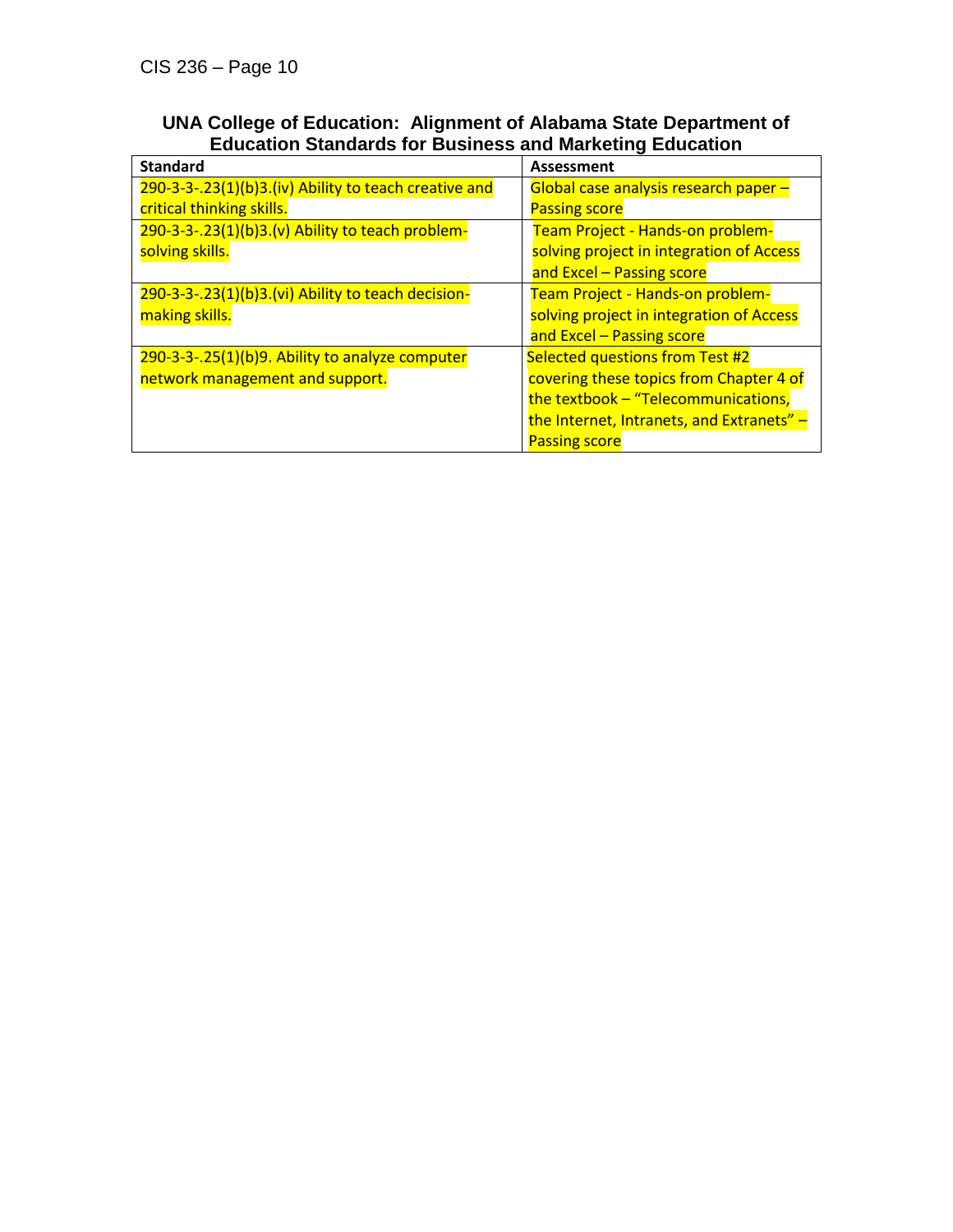#### **CIS 236-02, Thursdays, 9:30 a.m. – 10:45 a.m. – Spring 2012 - Assignments**

Information Systems in Organizations

| Date:                                                                                                                                                       |                         |                                                                                                                                                                                                                                                                                                                                                                                                                                                                                  | (Additional sinali assignments may be added un'oughout the course; and this schedule could change slightly.)                                                                                                                                                                                                                                                                                                                                                                               |                                                                                                                                                                                                                                                                                                                                                                                                                                                                                                              |
|-------------------------------------------------------------------------------------------------------------------------------------------------------------|-------------------------|----------------------------------------------------------------------------------------------------------------------------------------------------------------------------------------------------------------------------------------------------------------------------------------------------------------------------------------------------------------------------------------------------------------------------------------------------------------------------------|--------------------------------------------------------------------------------------------------------------------------------------------------------------------------------------------------------------------------------------------------------------------------------------------------------------------------------------------------------------------------------------------------------------------------------------------------------------------------------------------|--------------------------------------------------------------------------------------------------------------------------------------------------------------------------------------------------------------------------------------------------------------------------------------------------------------------------------------------------------------------------------------------------------------------------------------------------------------------------------------------------------------|
|                                                                                                                                                             | Grade<br><b>Earned:</b> | <b>Topic/Chapter</b>                                                                                                                                                                                                                                                                                                                                                                                                                                                             | <b>Assignments:</b>                                                                                                                                                                                                                                                                                                                                                                                                                                                                        | <b>All Assignments Due by</b>                                                                                                                                                                                                                                                                                                                                                                                                                                                                                |
|                                                                                                                                                             |                         | (from book):                                                                                                                                                                                                                                                                                                                                                                                                                                                                     |                                                                                                                                                                                                                                                                                                                                                                                                                                                                                            | 11:55 p.m. on Sunday:                                                                                                                                                                                                                                                                                                                                                                                                                                                                                        |
| Week $#1 -$<br>1.<br>January 11-15<br>(Wednesday<br>through<br>Sunday)<br>Class: Thurs.,<br>Jan. 12                                                         |                         | • Introduction to course<br>and Angel Learning<br>course homepage<br>Introduce TWO books<br>$\bullet$<br>for course:<br>a. MAIN<br>TEXTBOOK:<br><b>Fundamentals of</b><br><b>Information</b><br><b>Systems</b><br>b. PROJECTS BOOK:<br>Problem-Solving<br><b>Cases in Microsoft</b><br><b>Access and Excel</b><br>• Introduce the Chapter<br>Journal assignment<br>(store in a Word file on<br>your flash drive and add<br>study notes to the journal<br>for each chapter in the | For next week: Read Chapter<br>1 in the main textbook.<br>Work on your study notes in<br>your chapter journal for<br>Chapter 1. (This will be<br>Assignment $6$ – due February<br>19)                                                                                                                                                                                                                                                                                                      | Note: assignments will be<br>posted here in the course<br>assignments schedule AND<br>also in the Assignments Box<br>under LESSONS on the CIS<br>236 Angel Learning course<br>homepage. Access this<br>homepage through UNA's<br>Portal - "MY COURSES."<br>Extra assignment details may<br>appear in the Assignments<br>Box in Angel. Most<br>assignments will be due on<br>Sunday night at 11:55 p.m.<br>However, the team projects<br>will be due by 11:55 p.m. on<br>the day of the team<br>presentation. |
| 2. Week $#2 -$<br>January 16-22<br>(Monday through<br>Sunday)<br>(Mon., Jan. $16 =$<br><b>UNA Holiday</b> )<br>Class: Tues., Jan. 17<br>and Thurs., Jan. 19 |                         | main textbook)<br>• Cover Ch. 1 in main<br>textbook $-$ "An<br>Introduction to<br><b>Information Systems in</b><br>Organizations"<br>• Introduce Keirsey<br>Temperament Sorter II<br>$assignment -$<br>www.keirsey.com                                                                                                                                                                                                                                                           | For next week: Read Chapter<br>2<br>Work on your study notes in<br>your chapter journal for<br>Chapter 2 (Assignment $6 -$<br>due Feb. 19)<br>Read Tutorial F in the<br>projects book $- p. 205$<br>Assignment 1: Take the<br>online Keirsey Temperament<br>Sorter II, write a brief paper<br>about your feelings about<br>your Keirsey results and<br>submit to Assignment Box 1,<br>and also post your results to<br>the course discussion board -<br>due Jan. $22$ :<br>www.keirsey.com | Assignment 1 due Jan. 22 -<br>Keirsey Temperament Results.<br>Post to assignment box and<br>to discussion board.                                                                                                                                                                                                                                                                                                                                                                                             |

(Additional small assignments may be added throughout the course; and this schedule could change slightly.)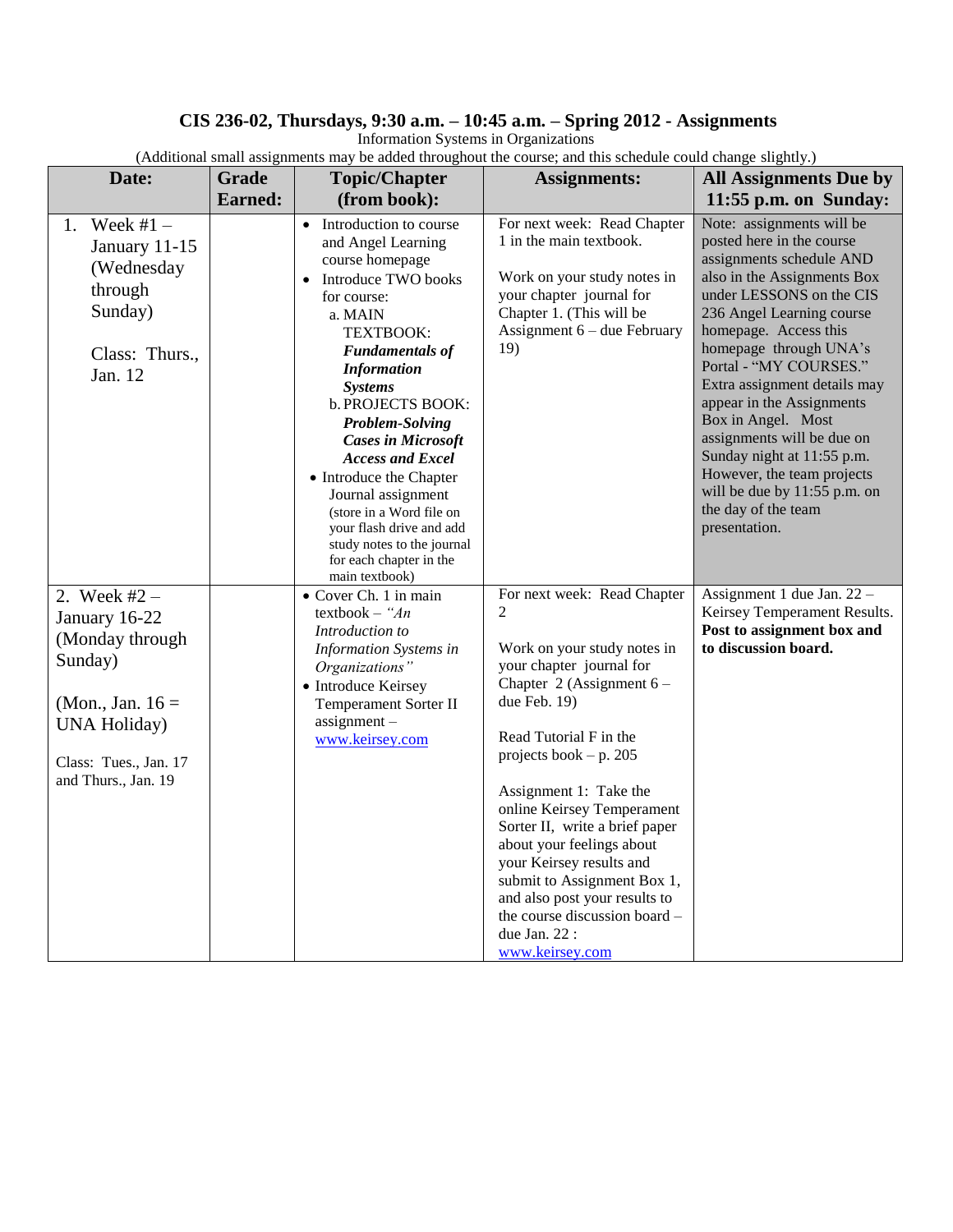| Date:                                                                                                                       | Grade          | <b>Topic/Chapter</b>                                                                                                                                                                                                                                                                                                                                                        | <b>Assignments:</b>                                                                                                                                                                                                                                                                                                                                                                                                                                                                                                                                                                                                                                                                                                         | <b>All Assignments Due by</b>                                                         |
|-----------------------------------------------------------------------------------------------------------------------------|----------------|-----------------------------------------------------------------------------------------------------------------------------------------------------------------------------------------------------------------------------------------------------------------------------------------------------------------------------------------------------------------------------|-----------------------------------------------------------------------------------------------------------------------------------------------------------------------------------------------------------------------------------------------------------------------------------------------------------------------------------------------------------------------------------------------------------------------------------------------------------------------------------------------------------------------------------------------------------------------------------------------------------------------------------------------------------------------------------------------------------------------------|---------------------------------------------------------------------------------------|
|                                                                                                                             | <b>Earned:</b> | (from book):                                                                                                                                                                                                                                                                                                                                                                |                                                                                                                                                                                                                                                                                                                                                                                                                                                                                                                                                                                                                                                                                                                             | 11:55 p.m. on Sunday                                                                  |
|                                                                                                                             |                |                                                                                                                                                                                                                                                                                                                                                                             |                                                                                                                                                                                                                                                                                                                                                                                                                                                                                                                                                                                                                                                                                                                             | (except team Projects-<br>due day of presentation):                                   |
| 3. Week $#3 -$<br>January 23-29<br>(Monday through<br>Sunday)<br>Class:<br>Tues., Jan. 24 and<br>Thurs., Jan. 26            |                | • Cover Ch. 2 in main<br>textbook - "Hardware<br>and Software"<br>• Ethics Exercise<br>• Introduce/Cover Tutorial<br>F in projects (cases)<br>book - "Giving an Oral<br>Presentation" – p. 205                                                                                                                                                                              | For next week: Read Chapter<br>3<br>Work on your study notes in<br>your chapter journal for<br>Chapter 3.<br>Assignment 2: Ethics<br>Exercise - due Jan. 29                                                                                                                                                                                                                                                                                                                                                                                                                                                                                                                                                                 | Assignment 2 due - Jan. 29 -<br>Ethics Exercise. Post to<br>assignment box.           |
| 4. Week $#4 -$<br>January 30-<br>February 5<br>(Monday through<br>Sunday)<br>Class:<br>Tues., Jan. 31 and<br>Thurs., Feb. 2 |                | • Cover Ch. 3 in main<br>textbook - "Database<br>Systems, Data Centers,<br>and Business<br>Intelligence"<br>• Introduce Tutorial A and<br>$B$ in projects book $-$<br>"Database Design" on p.<br>3 and "Microsoft Access<br>Tutorial" on p. 13<br>• Introduce and assign the<br>global case study<br>research project (an<br><i>individual</i> assignment-<br>Assignment 3) | For next week, Read Tutorials<br>A and B in the projects book $-$<br>Tutorial A begins on p. 3 and<br>Tutorial B begins on p. 13.<br>We will discuss the database<br>design problem on pages 11-<br>12 so be prepared to add to the<br>class discussion. We will also<br>begin the Tutorial B database<br>work during class. Read over<br>Tutorial B carefully so that<br>you will be prepared to begin<br>working on it next week<br>(Assignment 4).<br>Assignment 3: INDIVIDUAL<br>Global Case study research<br>paper (individual<br>assignment-not a team<br>$assignment)$ – due Feb. 19.<br>Assignment detail will be on<br>the Angel homepage in the<br>LESSONS link in the<br>Assignment Folder for<br>Assignment 3. | NO ASSIGNMENT DUE<br>(But read ahead! Be<br>working on Assignments 3, 4,<br>and $6!)$ |
| 5. Week $#5 -$<br>February 6-<br>February 12<br>(Monday through<br>Sunday)<br>Class:<br>Tues., Feb. 7 and<br>Thurs., Feb. 9 |                | • Discuss Tutorial A in<br>projects book -<br>"Database Design" – p.<br>3<br>• Discuss and Begin<br>working on Tutorial B in<br>projects book -<br>"Microsoft Access<br>Tutorial" $-$ p. 13                                                                                                                                                                                 | Assignment 4: Complete<br>Tutorial B in projects book -<br>due Feb. 19.<br>Study for Test 1 next week<br>Covering Ch. $1 - 3$ in the main<br>textbook                                                                                                                                                                                                                                                                                                                                                                                                                                                                                                                                                                       | <b>NO ASSIGNMENT DUE</b><br>(But be working on<br>Assignments 3, 4, and 6!)           |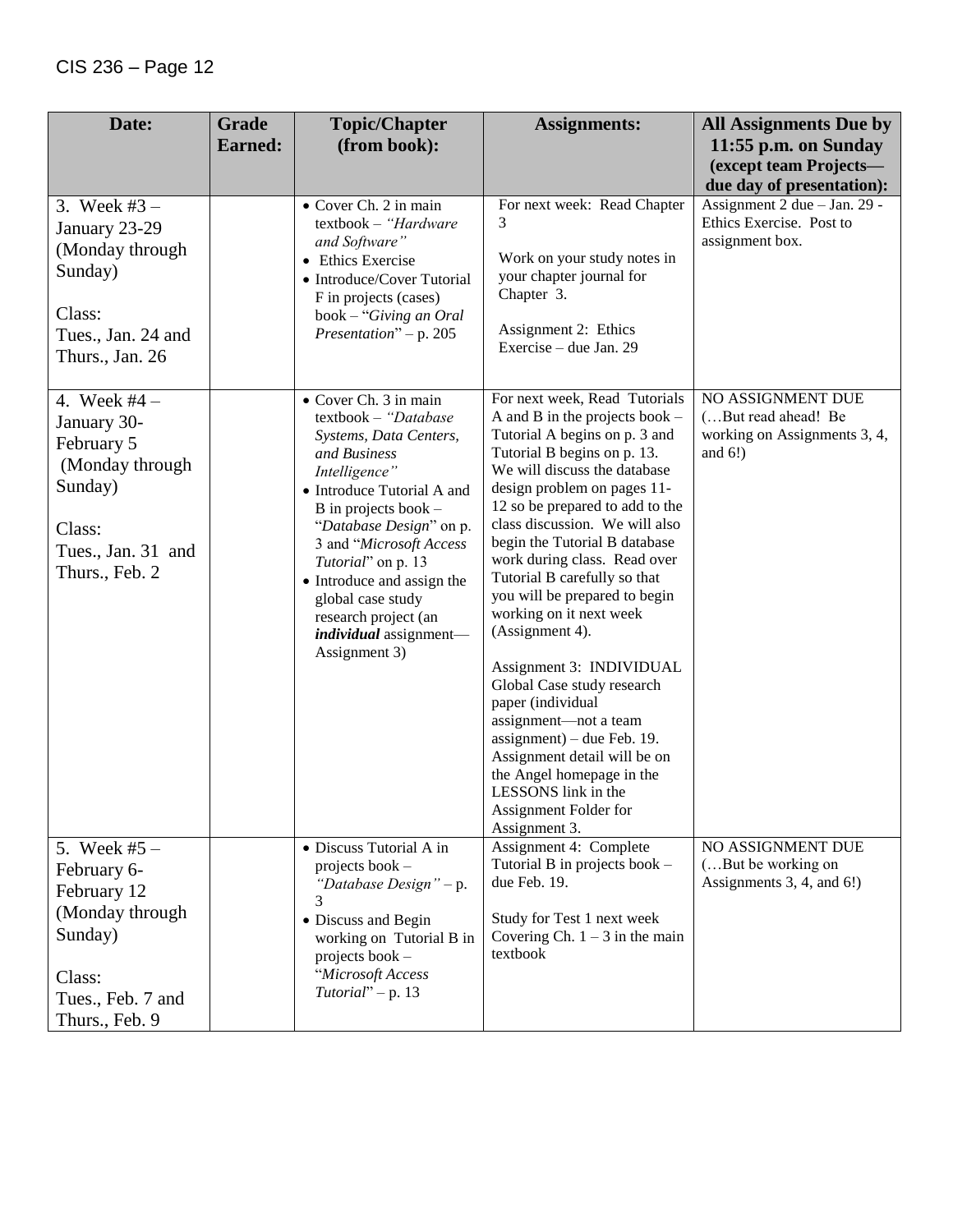| Date:                                                                                                                                                                      | Grade<br><b>Earned:</b> | <b>Topic/Chapter</b><br>(from book):                                                                                                                           | <b>Assignments:</b>                                                                                                                                                                                                                                                                                                                                                  | <b>All Assignments Due by</b><br>11:55 p.m. on Sunday                                                                                                                                                                                      |
|----------------------------------------------------------------------------------------------------------------------------------------------------------------------------|-------------------------|----------------------------------------------------------------------------------------------------------------------------------------------------------------|----------------------------------------------------------------------------------------------------------------------------------------------------------------------------------------------------------------------------------------------------------------------------------------------------------------------------------------------------------------------|--------------------------------------------------------------------------------------------------------------------------------------------------------------------------------------------------------------------------------------------|
|                                                                                                                                                                            |                         |                                                                                                                                                                |                                                                                                                                                                                                                                                                                                                                                                      | (except team Projects-<br>due day of presentation):                                                                                                                                                                                        |
| 6. Week $#6 -$<br>February 13-<br>February 19<br>(Monday through<br>Sunday)<br>(Friday, Feb.<br>17=UNA Winter<br>Break)<br>Class:<br>Tues., Feb. 14 and<br>Thurs., Feb. 16 |                         | • TEST 1 (covering<br>Chapters 1-3 in the main<br>textbook)<br>• Assign INDIVIDUAL<br>Project 1 (using Access<br>database)                                     | Assignment $5-$<br><b>INDIVIDUAL Project 1</b><br>(using Access database) - due<br>during WEEK #9 (March 11)<br>Assignment $6$ – Chapter<br>Journal - Part 1 (covering<br>Chapters 1-3) is due Feb. 19<br>For next week, read Ch. 4 in<br>the main textbook.<br>Work on your study notes in<br>your chapter journal for<br>Chapter 4 (this will be<br>Assignment 9). | Assignment 3 due - Feb. 19 -<br><b>INDIVIDUAL Global Case</b><br>research paper<br>Assignment 4 due - Feb. 19 -<br>Tutorial B in projects book.<br>Assignment 6 due – Chapter<br>Journal - Part 1 (covering Ch.<br>1-3) is due on Feb. 19. |
| TEST 1 IS THIS<br>WEEK!                                                                                                                                                    |                         |                                                                                                                                                                |                                                                                                                                                                                                                                                                                                                                                                      |                                                                                                                                                                                                                                            |
| 7. Week $#7 -$<br>February 20-<br>February 26<br>(Monday through<br>Sunday)<br>Class:<br>Tues., Feb. 21 and<br>Thurs., Feb. 23                                             |                         | • Cover Chapter 4 in main<br>$textbook -$<br>"Telecommunications,<br>the Internet, Intranets,<br>and Extranets"<br>• Work on Project 1<br>$(Access) - Assn. 5$ | For next week, read Ch. 5 in<br>the main textbook.<br>Work on your study notes in<br>your chapter journal for<br>Chapter 5 (Assignment 9).                                                                                                                                                                                                                           | NO ASSIGNMENT DUE<br>(But be working on<br>Assignment 5 - Project 1 and<br>Assignment 9-study journal<br>for chapters 4-6)                                                                                                                 |
| 8. Week $#8 -$<br>February 27-<br>March 4<br>(Monday through<br>Sunday)<br>Class:                                                                                          |                         | • Cover Ch. 5 in main<br>textbook - "Electronic<br>and Mobile Commerce<br>and Enterprise Systems"<br>• Work on Project 1                                       | Work on project 1<br>(Assignment 5)                                                                                                                                                                                                                                                                                                                                  | NO ASSIGNMENT DUE<br>(But be working on<br>Assignment 5 - Project 1<br>AND Assignment 9!)                                                                                                                                                  |
| Tues., Feb. 28 and<br>Thurs., Mar. 1<br>Note: UNA's midterm is<br>Fri. March 2                                                                                             |                         |                                                                                                                                                                |                                                                                                                                                                                                                                                                                                                                                                      |                                                                                                                                                                                                                                            |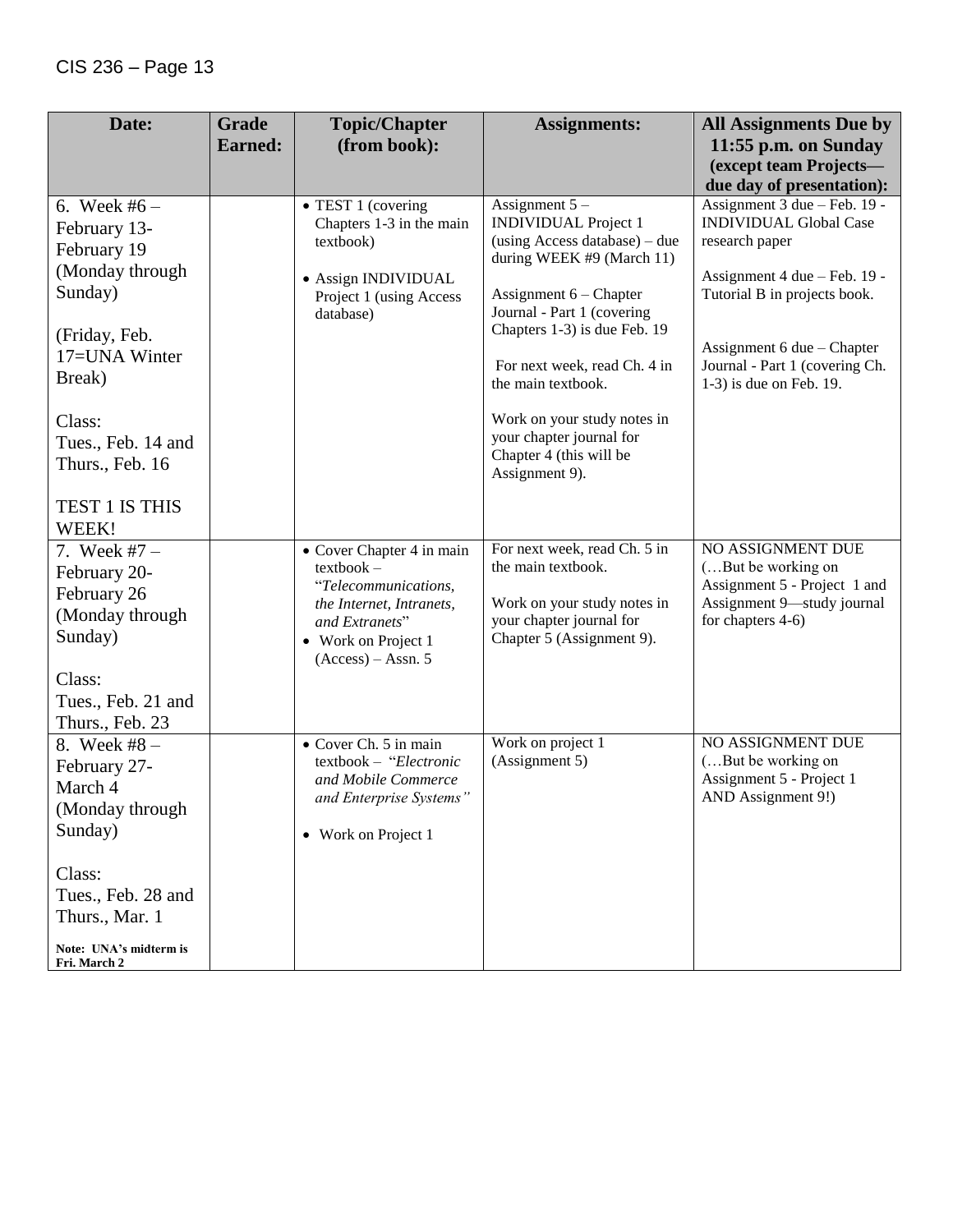|                                                                                                                                                                                                  | <b>Grade</b>   | <b>Topic/Chapter</b>                                                                                                                                                                                                                                                                                                 | <b>Assignments:</b>                                                                                                                                                                                                                                                                                                                                                                                                                              | <b>All Assignments Due by</b>                                                                                                                                                               |
|--------------------------------------------------------------------------------------------------------------------------------------------------------------------------------------------------|----------------|----------------------------------------------------------------------------------------------------------------------------------------------------------------------------------------------------------------------------------------------------------------------------------------------------------------------|--------------------------------------------------------------------------------------------------------------------------------------------------------------------------------------------------------------------------------------------------------------------------------------------------------------------------------------------------------------------------------------------------------------------------------------------------|---------------------------------------------------------------------------------------------------------------------------------------------------------------------------------------------|
| Date:                                                                                                                                                                                            | <b>Earned:</b> | (from book):                                                                                                                                                                                                                                                                                                         |                                                                                                                                                                                                                                                                                                                                                                                                                                                  | 11:55 p.m. on Sunday                                                                                                                                                                        |
|                                                                                                                                                                                                  |                |                                                                                                                                                                                                                                                                                                                      |                                                                                                                                                                                                                                                                                                                                                                                                                                                  | (except team Projects-                                                                                                                                                                      |
| 9. Week #9 $-$<br>March 5-March 11<br>(Monday through<br>Sunday)<br>Class:<br>Tues., March 6 and<br>Thurs., March 8                                                                              |                | • Assignment 5 - Project 1                                                                                                                                                                                                                                                                                           | For next week, read Ch. 6 in<br>the main textbook.<br>Work on your study notes in<br>your chapter journal for<br>Chapter 6 (Assignment 9).                                                                                                                                                                                                                                                                                                       | due day of presentation):<br>Assignment 5 due $-$ (using<br>Access database) is due by<br>11:55 p.m., March 11                                                                              |
| 10. Week $#10 -$<br>March 12-March<br>18<br>(Monday through<br>Sunday)<br>Class:<br>Tues., March 13<br>and<br>Thurs., March 15                                                                   |                | Cover Ch. 6 in main<br>textbook -<br>"Information and<br><b>Decision Support</b><br>Systems"<br>Begin Tutorial C in the<br>$\bullet$<br>projects book $-p.87-$<br>"Building a Decision<br>Support System in<br>Excel"<br>Assign Individual<br>$\bullet$<br>Project 2 (using Excel<br>spreadsheets)<br>(Assignment 8) | Assignment 7: Tutorial C in<br>the projects book – due March<br>25<br>Assignment 8 - Individual<br>Project 2 (using Excel<br>spreadsheets) – due Week #12<br>(April 8)<br>For next week, READ Tutorial<br>E in the projects book. There<br>is no assignment associated<br>with this tutorial, but it has<br>important information that is<br>covered in the next two<br>projects.<br>For next week, study for Test<br>2 (covering Ch. 4-6 in the | NO ASSIGNMENT DUE<br>(But, there's plenty to be<br>working on: Assignments 7,<br>8, and 9!)                                                                                                 |
| 11. Week $#11 -$<br>March 19-March<br>25<br>(Monday through<br>Sunday)<br>(UNA Spring<br>Break, March 25-<br>31)<br>Class:<br>Tues., March 20<br>and<br>Thurs., March 22<br>Test 2 is this week! |                | • Discuss Tutorial C<br>• Discuss Tutorial $E - p$ .<br>189 - ""Guidance for<br>Excel Cases"<br>• Work on Project 2<br>TEST <sub>2</sub><br>(OVER CH.<br>$4-6)$                                                                                                                                                      | main textbook).<br>For next week, read Tutorial D<br>in the projects book $-p$ . 127<br>For next week, finalize project<br>$2$ (Assignment 8) – due April                                                                                                                                                                                                                                                                                        | Assignment 7 due – March 25<br>$-$ Tutorial C in the projects<br>book<br>Assignment 9 – Chapter<br>Journal - Part 2 (covering<br>Chapters 4-6) is due after you<br>take Test $2 - March 25$ |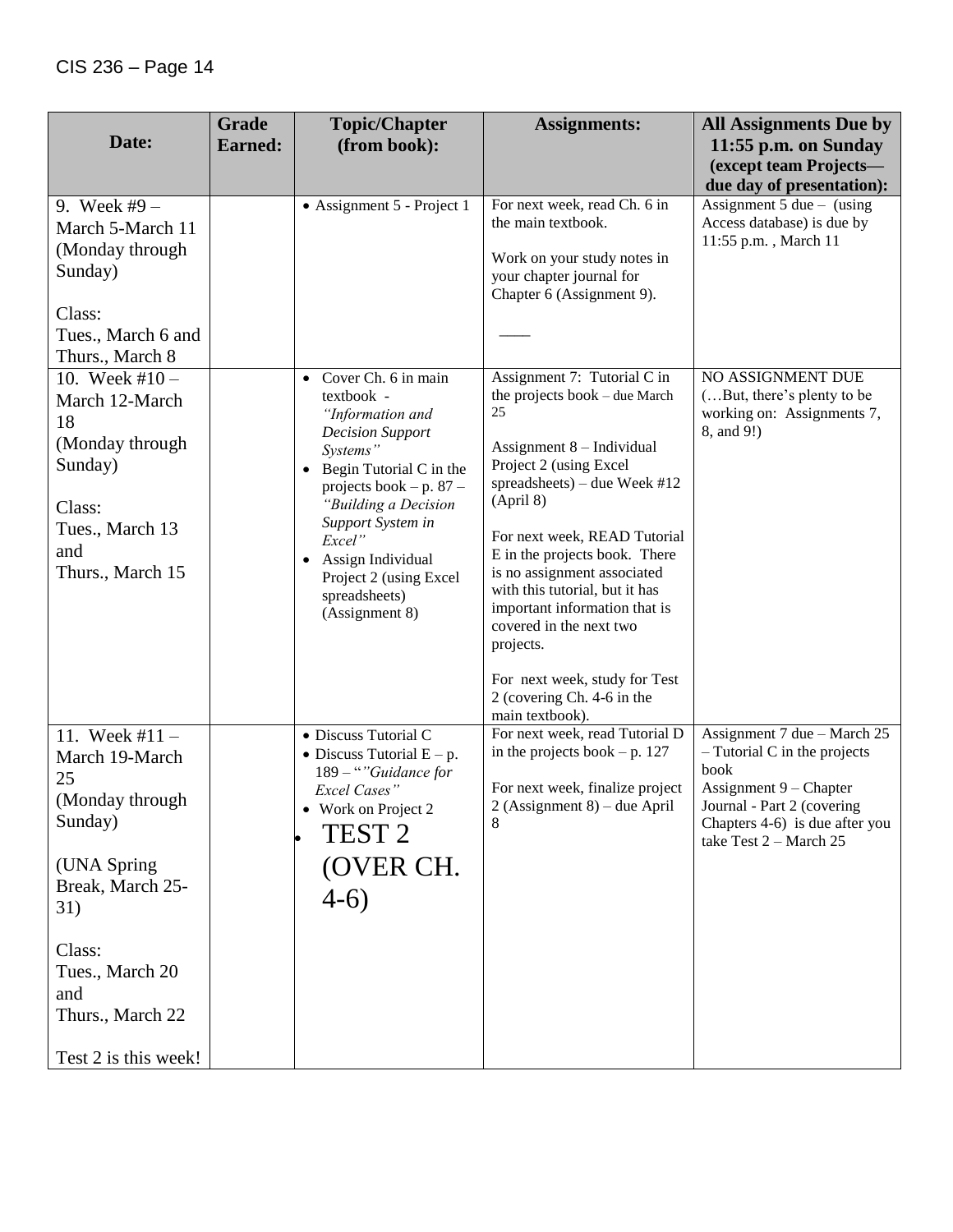| Date:                                                                                                                                               | <b>Grade</b><br><b>Earned:</b> | <b>Topic/Chapter</b><br>(from book):                                                                                                                                                                                                                                                              | <b>Assignments:</b>                                                                                                                                                                                                                                                                                                                             | <b>All Assignments Due by</b><br>11:55 p.m. on Sunday                                                                                                                                  |
|-----------------------------------------------------------------------------------------------------------------------------------------------------|--------------------------------|---------------------------------------------------------------------------------------------------------------------------------------------------------------------------------------------------------------------------------------------------------------------------------------------------|-------------------------------------------------------------------------------------------------------------------------------------------------------------------------------------------------------------------------------------------------------------------------------------------------------------------------------------------------|----------------------------------------------------------------------------------------------------------------------------------------------------------------------------------------|
|                                                                                                                                                     |                                |                                                                                                                                                                                                                                                                                                   |                                                                                                                                                                                                                                                                                                                                                 | (except team Projects-<br>due day of presentation):                                                                                                                                    |
| 12. Week $#12 -$<br>April 2-April 8<br>(Monday through<br>Sunday)<br>(UNA Good<br>Friday Holiday,<br>Fri., April 6)<br>Class:<br>Tues., April 3 and |                                | Project 2<br>$\bullet$<br>Begin Tutorial D in the<br>$\bullet$<br>projects book - p. 127:<br>"Building a Decision<br><b>Support System Using</b><br>the Excel Solver"                                                                                                                             | Assignment 10: Tutorial D in<br>the projects book $-$ due<br>April 15<br>For next week, read Ch. 7 in<br>the main textbook.<br>Work on your study notes in<br>your chapter journal for<br>Chapter 7 (Assignment 12).                                                                                                                            | Assignment $8$ – Project 2<br>(using Excel spreadsheets) -<br>due Week #12 (April 8).                                                                                                  |
| Thurs., April 5<br>13. Week #13 $-$<br>April 9-15<br>(Monday through<br>Sunday)<br>Class:<br>Tues., April 10 and<br>Thurs., April 12                |                                | Cover Ch. 7 in main<br>$\bullet$<br>textbook -<br>"Knowledge<br>Management and<br>Specialized Information<br>Systems"<br>Discuss Tutorial D in<br>projects book<br>Assign Team Project<br>$\bullet$<br>(Project 3) (integrating<br>Access databases and<br>Excel spreadsheets)<br>(Assignment 11) | Assignment 11 - Team Project<br>(Project 3) (integrating Access<br>databases and Excel<br>spreadsheets) – due Week #15<br>(April 29; team presentations<br>on Thursday, April 26)<br>For next week, read Ch. 8<br>AND Ch. 9 in the main<br>textbook.<br>Work on your study notes in<br>your chapter journal for<br>Chapters 8 and 9 (Assignment | Assignment 10 due - April 15<br>$-$ Tutorial D in the projects<br>book                                                                                                                 |
| 14. Week $#14 -$<br>April 16-22<br>(Monday through<br>Sunday)<br>Class:<br>Tues., April 17 and<br>Thurs., April 19                                  |                                | Cover Ch. 8 and Ch. 9<br>in main textbook -<br>Ch. $8 =$ "Systems"<br>Development and Social<br>Issues"<br>Ch. $9 =$ "The Personal"<br>and Social Impact of<br>Computers"                                                                                                                         | 12)<br>For next week, work on last<br>project (Project 3 - team<br>project & presentation-<br>Assignment $11$ ) –<br>presentations on Thurs., April<br>26; paperwork for team<br>project due April 29                                                                                                                                           | NO ASSIGNMENT DUE<br>(But, there's plenty to be<br>working on in Assignment 11<br>and $12!)$                                                                                           |
| 15. Week #15 $-$<br>April 23-29<br>(Monday through<br>Sunday)<br>Class:<br>Tues., April 24 and<br>Thurs., April 26                                  |                                | Project 3 Team<br>$\bullet$<br>Presentations during<br>class<br>Finish covering Ch. 8<br>$\bullet$<br>& 9                                                                                                                                                                                         | For next week, begin studying<br>for Test 3 to be given on final<br>exam day - Monday, May 7,<br>10:15 a.m. - Noon (Test 3)<br>covers Chapters $7 - 9$ in the<br>main textbook)<br>Work on your chapter journal<br>notes for Chapters $7 - 9$<br>(Assignment 12)                                                                                | Assignment $11 - Team$<br>Project (project 3) (integrating<br>Access databases and Excel<br>spreadsheets) – due Week #15<br>(April 29). Team<br>presentations on Thursday,<br>April 26 |